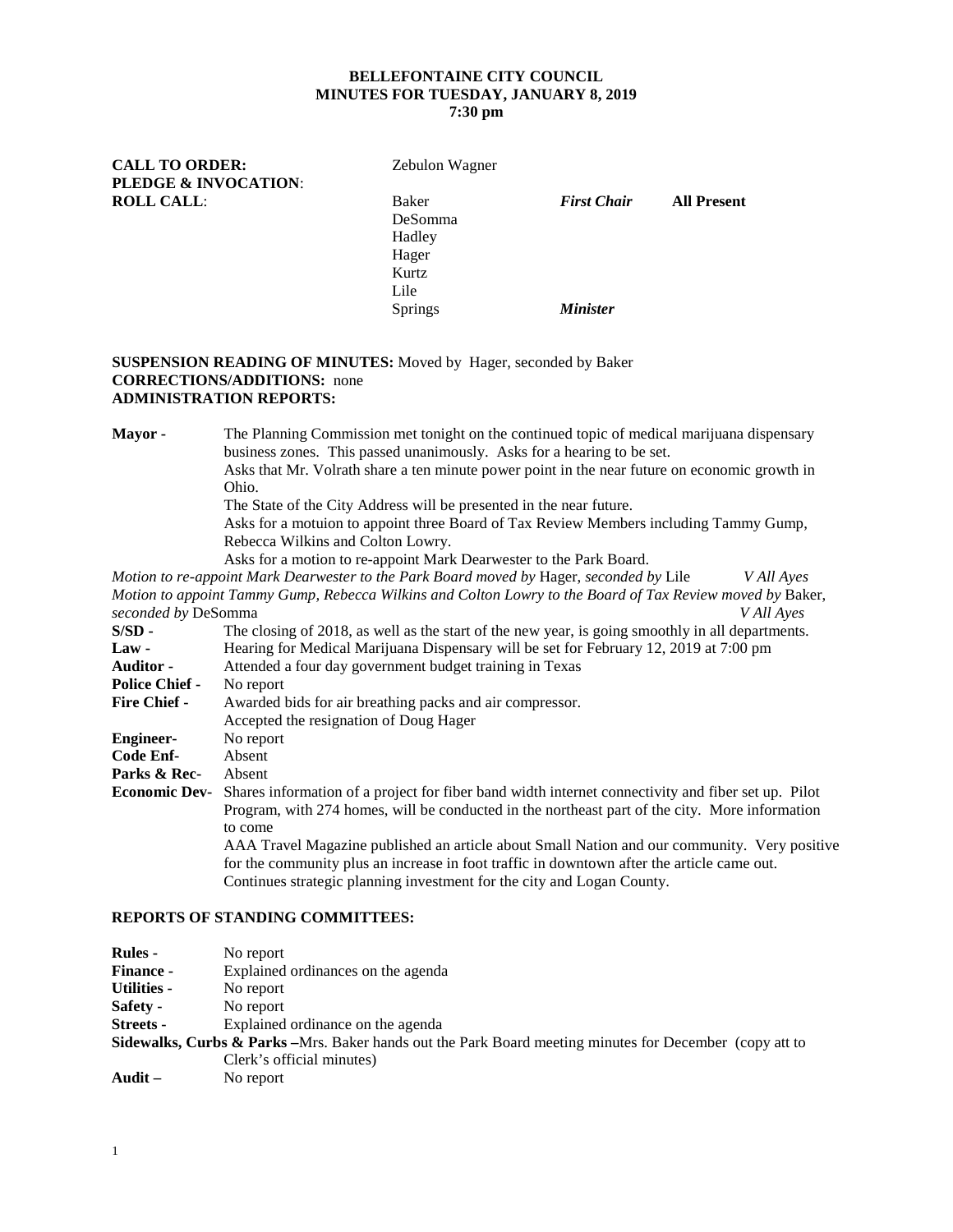**COMMUNICATIONS FROM CITIZENS:** Jack Haven, 500 Gunntown Rd. Apt. B2, here in favor of the Medical Marijuana Dispensary. Asks Council to approve and decriminalize marijuana and offers his help in doing so.

#### **INTRODUCTION OF ORDINANCES:**

#### **1. ORDINANCES FOR 1ST READING**

19-01 A. AN ORDINANCE AUTHORIZING AND PROVIDING FOR COMPENSATION OF THE BELLEFONTAINE MUNICIPAL COURT SECURITY OFFICERS AND PROCESS SERVER AND DECLARING AN EMERGENCY IN THE CITY OF BELLEFONTAINE, OHIO. **FINANCE**

| 3RR-      | Moved by Baker, seconded by Springs | V All Ayes |
|-----------|-------------------------------------|------------|
| Passage-  | Moved by Baker, seconded by DeSomma | V All Ayes |
| Adoption- | Moved by Baker, seconded by DeSomma | V All Ayes |

- R19-02 B. A RESOLUTION APPROVING AND ADOPTING A PROCUREMENT AND PURCHASING<br>POLICY FOR THE CITY OF BELLEFONTAINE. OHIO. FINANCE POLICY FOR THE CITY OF BELLEFONTAINE, OHIO.
	- Adoption- Moved by Baker, seconded by DeSomma V All Ayes
- R19-03 C, A RESOLUTION APPROVING THE BELLEFONTAINE COMMUNITY REINVESTMENT AREA PROJECT APPLICATION OF DNL2, LLC AND AUTHORIZING THE CITY TO ENTER INTO A COMMUNITY REINVESTMENT AREA AGREEMENT WITH SAID APPLICANT AND DIRECTING THE HOUSING OFFICER AND CITY AUDITOR TO TAKE ALL NECESSARY ACTIONS TO EFFECTUATE THE TAX EXEMPTIONS GRANTED THEREIN. **FINANCE**

Adoption- Moved by Baker, seconded by DeSomma V All Ayes

## **2. ORDINANCES FOR 2ND READING**

18-88 A. AN ORDINANCE AUTHORIZING AND DIRECTING THE SERVICE SAFETY DIRECTOR AND FIRE CHIEF TO EXECUTE ANY AND ALL DOCUMENTS NECESSARY TO APPLY AND ACCEPT A BWC FIREFIGHTER EXPOSURE TO ENVIRONMENTAL ELEMENTS GRANT AND DECLARING AN EMERGENCY IN THE CITY OF BELLEFONTAINE, OHIO. **FINANCE**

3RR- Moved by Baker, seconded by DeSomma V All Ayes Passage Adoption-18-89 B. AN ORDINANCE AUTHORIZING AND DIRECTING THE SERVICE SAFETY DIRECTOR AND FIRE CHIEF TO EXECUTE ANY AND ALL DOCUMENTS NECESSARY TO APPLY AND ACCEPT STATE EMS EQUIPMENT GRANT FOR 2019 AND DECLARING AN EMERGENCY IN THE CITY OF BELLEFONTAINE, OHIO. **FINANCE** 3RR- Moved by Baker, seconded by DeSomma V All Ayes Passage-Adoption-

18-90 C. AN ORDINANCE AUTHORIZING AND DIRECTING THE SERVICE SAFETY DIRECTOR AND FIRE CHIEF TO EXECUTE ANY AND ALL DOCUMENTS NECESSARY TO APPLY AND ACCEPT STATE FIRE MARSHALL EQUIPMENT GRANT FOR 2019 AND